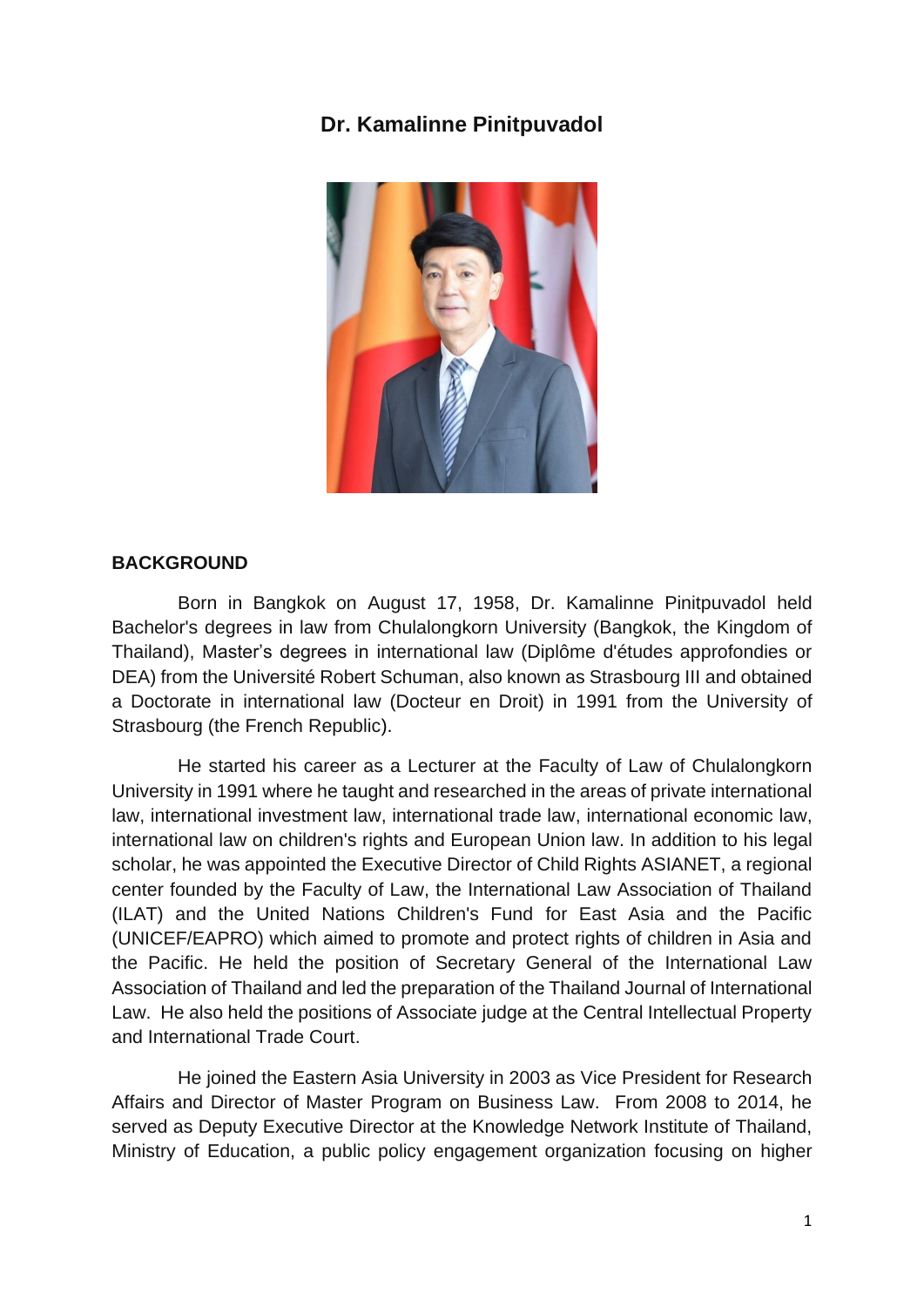education. He also held the position of Director of the Institute of good governance for universities.

In 2015, he was elected and appointed to the position of the Executive Director of the International Institute for Trade and Development (ITD) (Public organization)<sup>1</sup>. During his office for the term of four years, Dr. Kamalinne Pinitpuvadol has seen to fruition his work to revitalize and strengthen the organization, as well as his work in promoting and strengthening knowledge on various issues related to trade, investment and development through conferences, seminars, workshop, training programmes and research programmes. Under his direction and leadership, ITD has also increased the scope of its engagements with other international organizations and regional organizations. ITD has cooperated closely with UNCTAD, WTO, ITC, UNCITRAL, UNESCAP and ICSID. ITD has also embarked on several capacitybuilding and research programmes with various national and regional organizations such as APEC, ASEAN, Asia-Pacific Research and Training Network on Trade (ARTNeT), Economic Research Institute for ASEAN and East Asia (ERIA), ASEAN Law Association (ALA), Asian Society of International Law (Asian SIL), CUTS International, Mekong Institute (MI), Economic Research Institute for Trade (ERIT) of Lao PDR, Institute of Malaysian and International Studies (IKMAS), Trade Training and Research Institute (TTRI) of Cambodia and Free Trade University (FTU) of Vietnam.

In the last few years, he holds the position of Advisor to the National Security Council of Thailand and Senior Legal Expert on international law at Department of International Economic Affairs, Ministry of Foreign Affairs. He represented the Kingdom of Thailand in the meeting of UNCITRAL Working Group III (ISDS reform) in January 2020. He also holds the position of member of the Expert Committee of various organizations such as International Advisory Board of CUTs International, Committee on Children's rights of the Department of Children and Youth Affairs, Committee on Legal affairs of the Board of Investment, Foreign Affairs Committee of the Office of Trade Competition Commission, Academic and Research Committee of the Thailand Institute of Justice and Committee on the Executive Course on Thailand and ASEAN in the Global Political Economy 0f the College of Politics and Governance, King Prajadhipok's Institute. He still teaches occasionally at the Faculty of Law of Chulalongkorn University.

**.** 

<sup>1</sup> Established under a Cooperation Agreement between the Royal Thai Government and UNCTAD during the Tenth Session of the United Nations Conference on Trade and Development (UNCTAD X) held in Bangkok in February 2000, ITD is a center of excellence in training and research in the field of international trade, finance, investment and development in order to serve the needs of public and private sectors in the Asian region and sub-region. ITD aims also to foster the cooperation on trade, finance, investment and development between countries in the region and sub-region through collaborative research projects and to collaborate with UNCTAD and other international organizations to disseminate knowledge gained to developing countries in the region and sub-region.